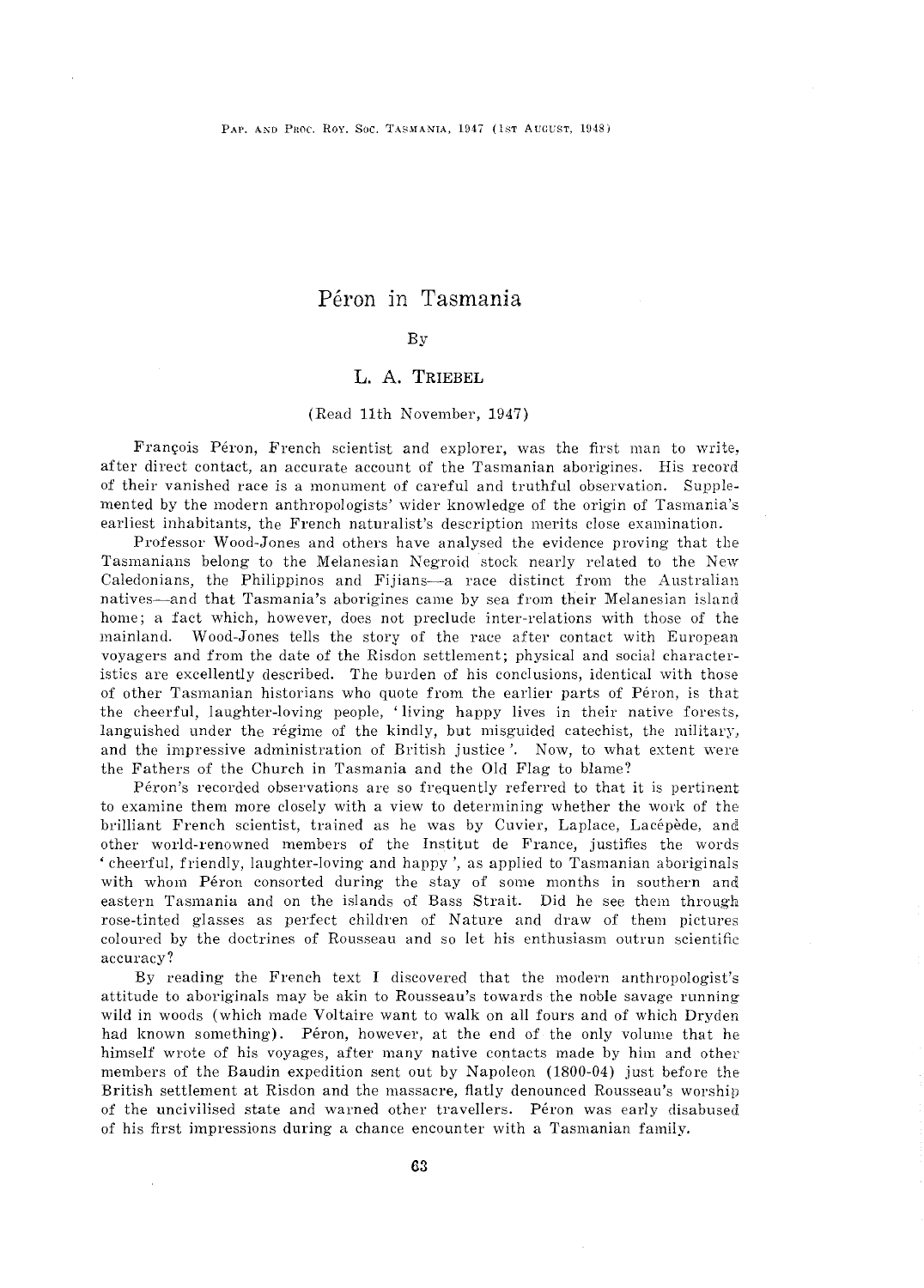François Péron has been the subject of several French memoirs. An excellent account of him was also given by the late Sir Ernest Scott in 'Terre Napoleon', in spite of some mistranslation from the original documents. Born in 1775, Péron :fought in the revolutionary army on the Rhine, was wounded and taken prisoner. Exchanged in 1794 and suffering the loss of an eye, he devoted himself to medicine and to comparative anatomy. Lacépède encouraged the student to read a paper before the Institute. His biographer affirms that Péron was disappointed in love at the time (some women prefer a two-eyed man) and that his main theme, the desirability of having a trained anthropologist with Baudin's expedition, was also not unreasonable from a personal point of view The Institute convinced the Minister of Marine: Péron, with detailed programmes suggested by Cuvier and Lacépède, joined 'Le Géographe' just before she sailed on her purely scientific exploration, ultimately rich in zoological and botanical results, but poor in geographical gains. So bad was the map-drawing of the French navigators that Scott had little difficulty in demolishing the charge that they had copied from Flinders whilst the latter was imprisoned on Mauritius. However, Captain Baudin's chief cartographer, Freycinet, who completed Peron's history of the expedition, used information volunteered by Flinders. The latter's 'Investigator' carried a midshipman by name John Franklin, when British and French met in Port Jackson during 1802. Fifty leagues of charted coast was the full extent of Terre Napoleon. Péron wrote in glowing terms of the prosperous young colony of New South Wales and of British hospitality to an enemy, for, despite the long and bitter naval warfare of the years leading to Trafalgar, the Admiralty had made out passports promising safe conduct to Baudin's ships. True science, like philosophy, music, art, and literature, is often super-national.

Péron's biological specimens were classified and discussed between 1804 and the year of his death, 1810. By order of Napoleon, the first part of the historical account was published at the Imperial Press in 1807; the second, mainly by Louis Freycinet, in 1816. Atlases and a series of excellent coloured engravings were also issued, these depicting aborignals, native weapons, adornments, baskets, canoes, huts, and tombs observed on the southern and eastern shores of Tasmania and on some of the islands in Bass Strait. The title of the finely printed and well-preserved volumes in the library of the Royal Society of Tasmania and in the Tasmanian State Library is 'Voyages de découvertes aux Terres australes, exécutés par ordre de sa majesté l'Empereur et Roi, sur les corvettes Le Géographe et le Naturaliste--pendant les années 1800, 1801, 1802, 1803, et 1804'.

The scientific equipment of Baudin's expedition was lavish; but Péron and Freycinet have little to say in his favour as a navigator. Food supplies were bad after Mauritius and the journey to the West Australian coast took 220 days. The charts made of the north-west coast were ill-defined and inaccurate, whilst Port Darwin, like Port Phillip later, was missed altogether. Scott mentions the interesting detail that when Péron came to write his account in Paris during October, 1805, he named a small island off the broken coast of the Kimberley division 'Isle of Lucas', in honour of the captain of the 'Redoubtable' from whose mizzen-top a Phot had fatally wounded Nelson. Seourged by scurvy and separated from the 'Naturaliste', Péron's ship made Timor for water and fresh fruit; thence she turned and stayed in Tasmanian waters for three months. This was the longest stay of any white navigators during the time of unchallenged aboriginal possession.

No steps were at any time taken towards a French settlement. Renewed scurvy and heavy storms compelled the expedition to sail for Port Jackson. The crew were in such a plight when they stood outside the heads that a party of blue-jackets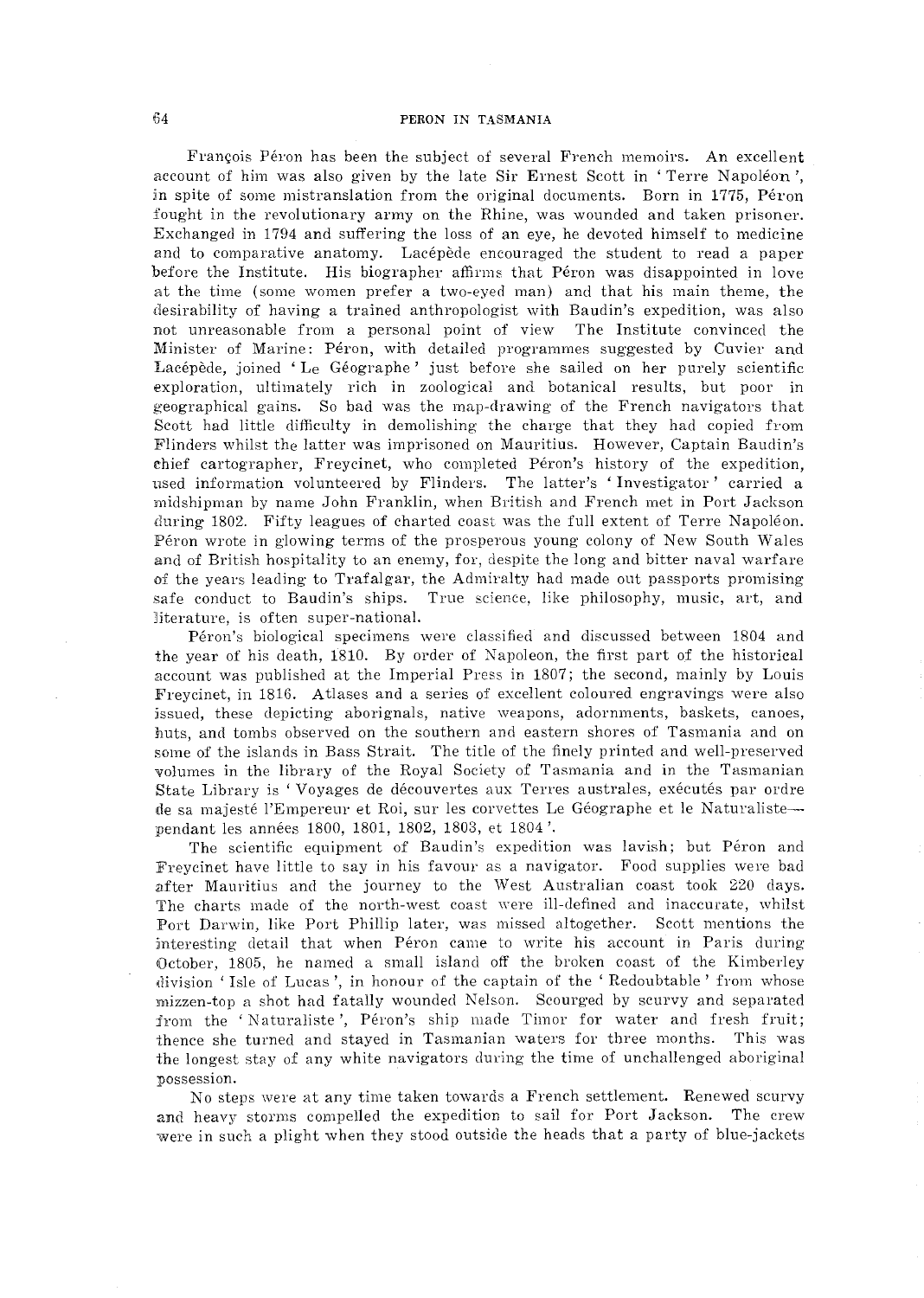#### L. A. TRIEBEL 67

by a violent attack on their part. As a matter of fact, Monsieur Petit had made a sketch of several of the natives, when one of them, as our party was getting ready to return to the ship, threw himself on the artist and tried to snatch from hjm the sketches that he had just finished. On being resisted, the infuriated savage seized a log and would have killed our weak messmate if the others had not rushed to his aid. However, and far from trying to avenge such an insult, they took pleasure in loading the aggressor with fresh presents, doubtlessly in the hope of calming his fury with such generosity and of winning his goodwill and that of his fellow countrymen. Yet hardly had these sullen savages seen our men engaged in re-embarking when they themselves again made for the woods. A moment later a hail of stones fell; one stone struck the commander on the lower part of the back and caused a large, severe bruise. In spite of such baseness our comrades still persisted in their generosity. In vain the savages exposed themselves to shots by provocations from the beach just left; it was useless for them to brandish their assegais and to make more threatening gestures; not a single gun-shot was fired at them'.

Not a single shot fired in retaliation; the aggressors were overwhelmed with gifts! And still treacherous attacks were made from under cover. Vast tracts of bush were fired by the aborigines to scare off the expedition. One of the officers, Captain Hamelin, observed thirty-six natives marching along the shore in groups of five or six, each with one man carrying a bundle of assegais; and at the head of this little army one man with a burning poker in hand set fire to bushes hiding the ground. Other threatening parties were noticed on shore, and of the bush-fires Peron says that the ferocious inhabitants thus destroyed their ancient and venerable forests. Once more, with two companions, he advanced on a horde that retreated before them up a mountain whose slopes were burning--once more the natives melted away.

Péron quotes, with approval, the views of the botanist, Leschenault, on the hostile aboriginal attitude to all attempts at conciliation—' The latest attacks were made by the natives without our having in the slightest degree given any occasion for them; on the contrary, we had loaded them with gifts, and nothing in our bearing could have given them offence. I confess myself astounded, after the reports of so many instances of treachery and cruelty in all the voyages of discoveries, to hear rational people repeat the opinion that men living in a state of nature are in no wise evil and that they can be trusted and that they will not be aggressive unless they are excited by vengeance. Unfortunately, many have fallen vicims to such vain sophistries. For my own part, I think that, in consequence· of all that we could see, it would be impossible to be too mistrustful of men whose nature has not yet been refined by civilisation, and that prudence should be exercised in landing on shores inhabited by such men'.

On Bruni Island, Peron and others had one more relatively harmless chance encounter with a party of native women; their form and features were repulsive; many were covered with sores, two or three of the younger ones excepted. Again a French song rendered them friendly. One of them made a kindly effort to colour the naturalist's skin to her fancy, he submitting in the cause of science. A face to please her should be black; charcoal was the lady's substitute for science. He learnt that the white European skin was really a defect or deformity which must give place to the hue of charcoal or of red ochre. On the sudden reappearance of their men-folk, the women dropped the catch of crab-fish at their feet and cowered silently on the sand dunes at a distance from their men whose surliness promptly ended the hospitality towards the strangers.